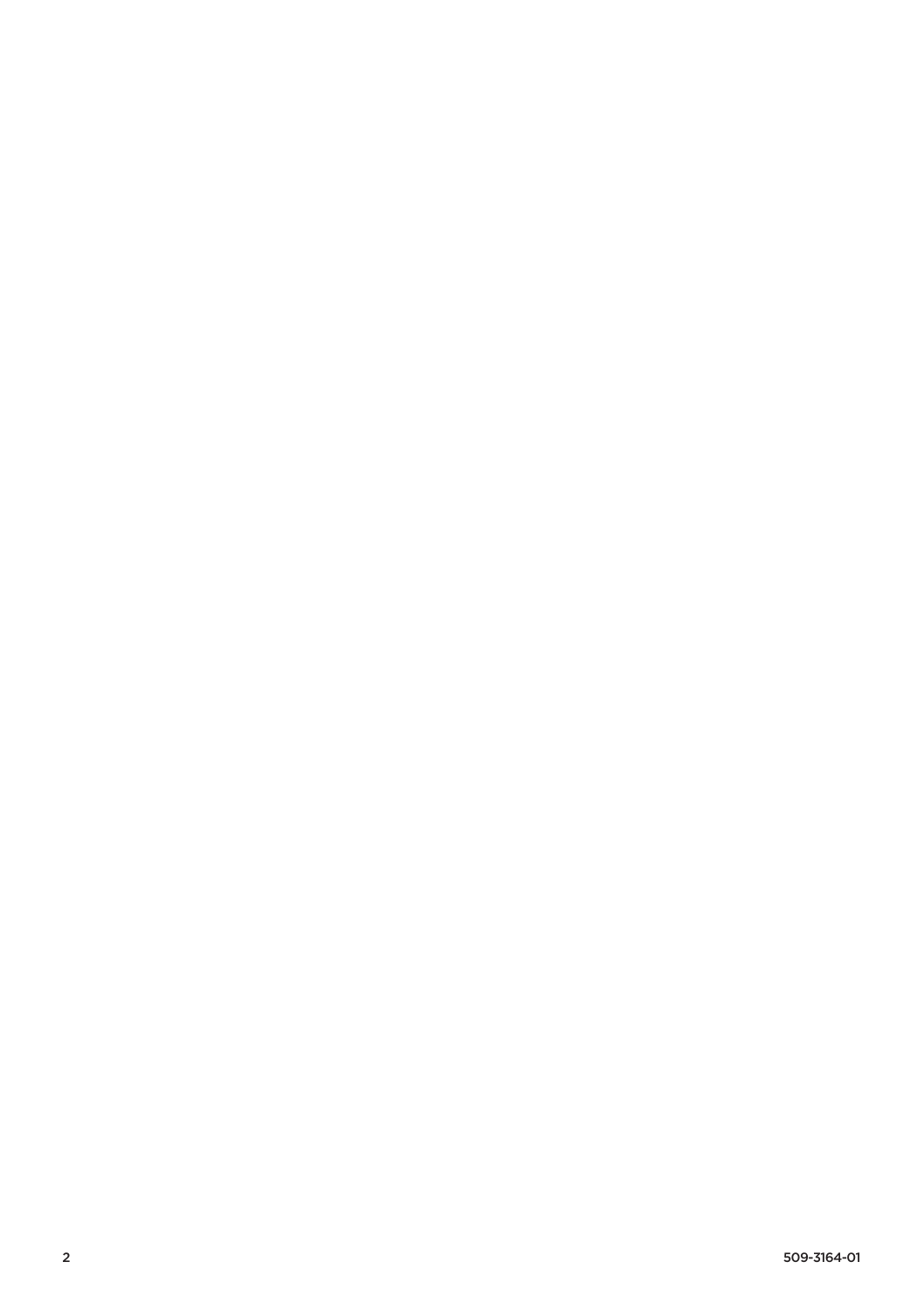



509-3164-01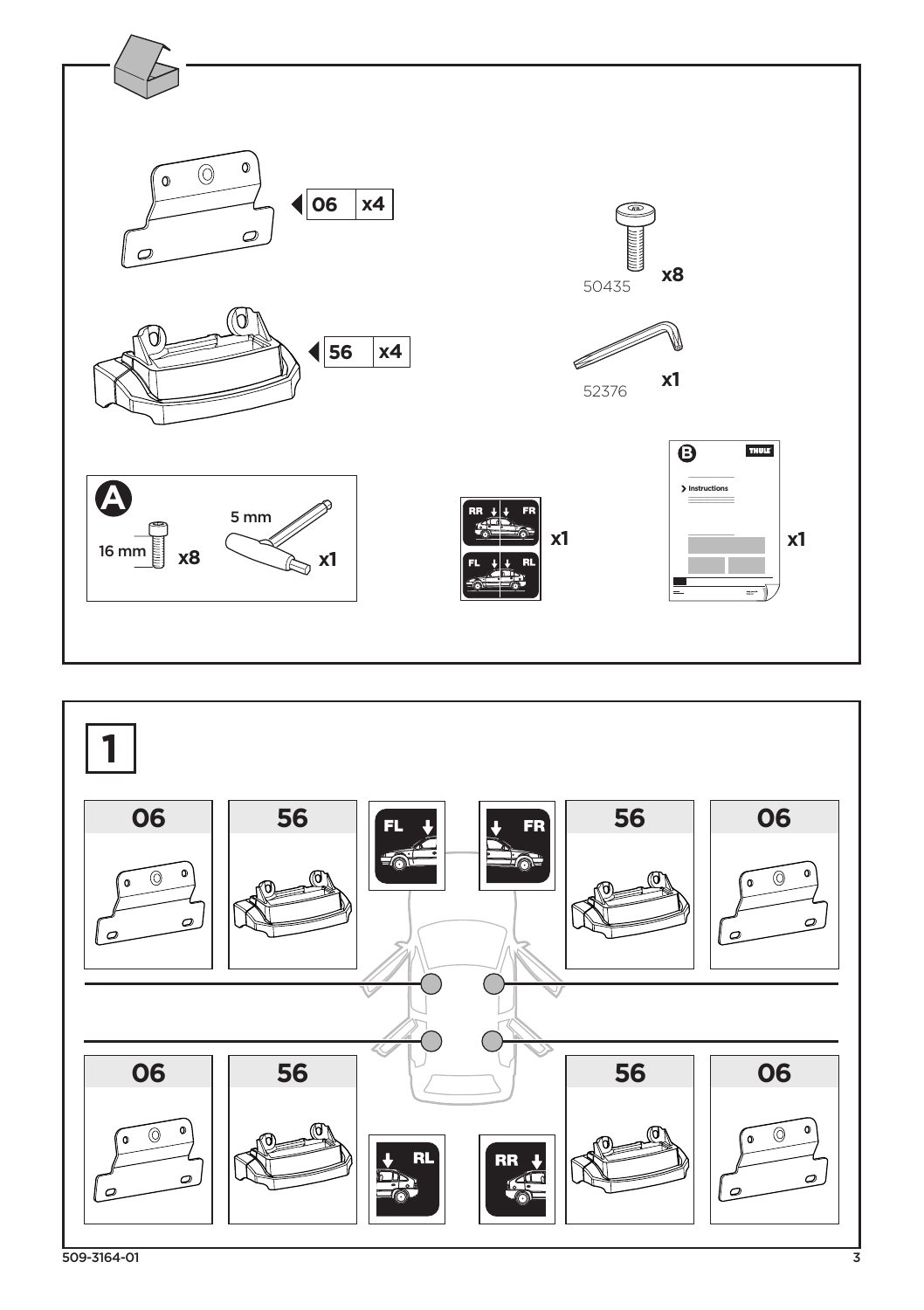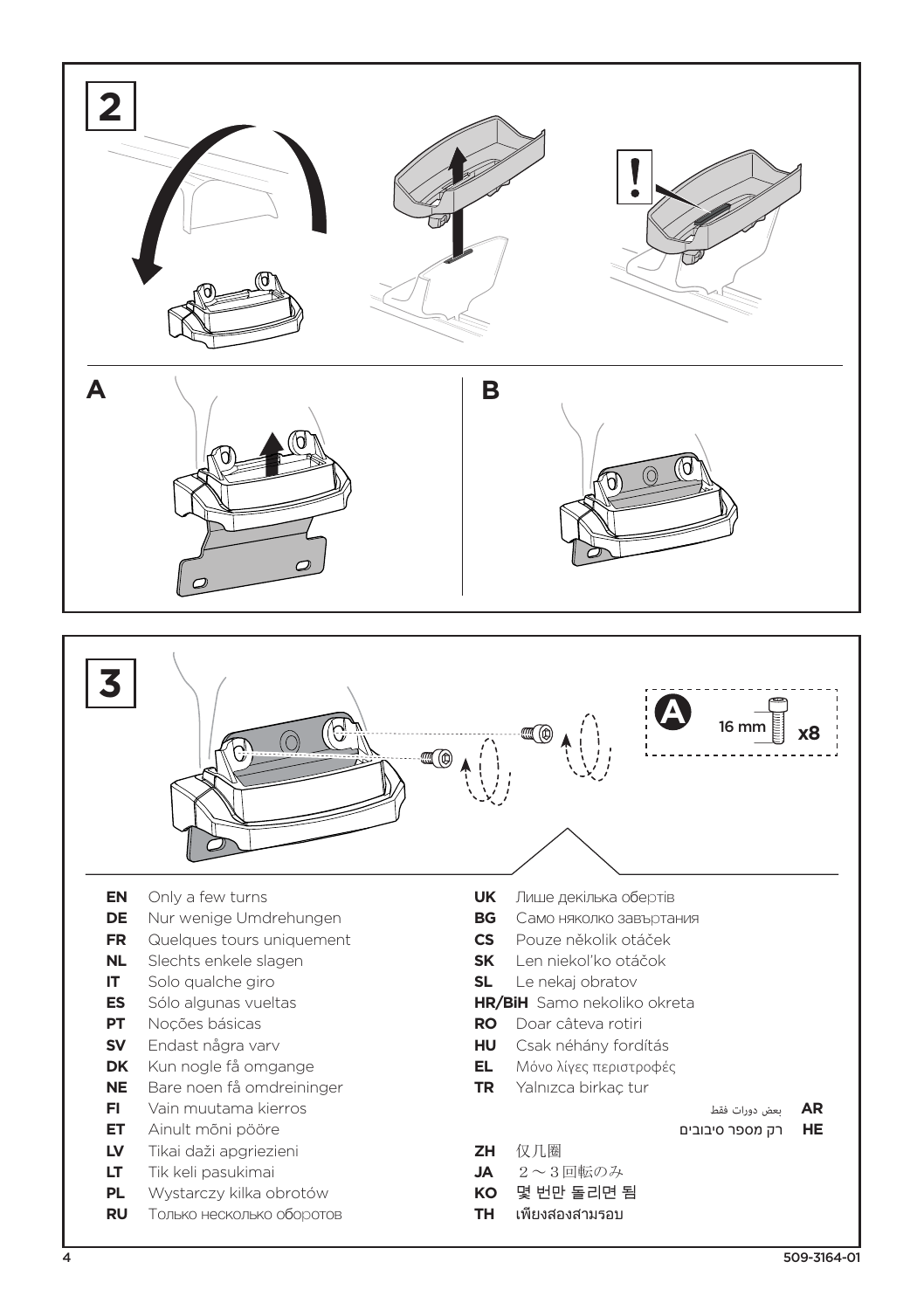



509-3164-01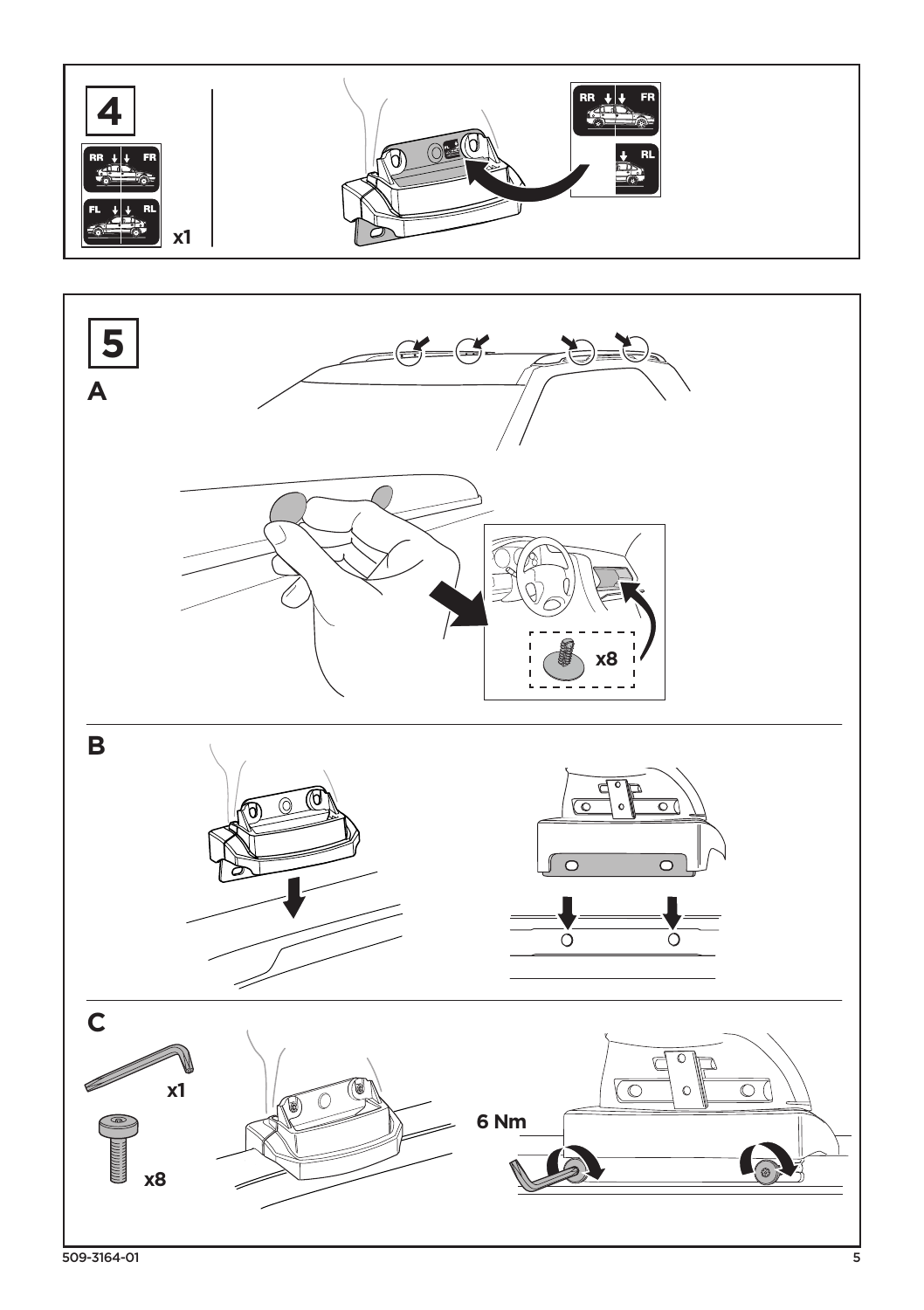